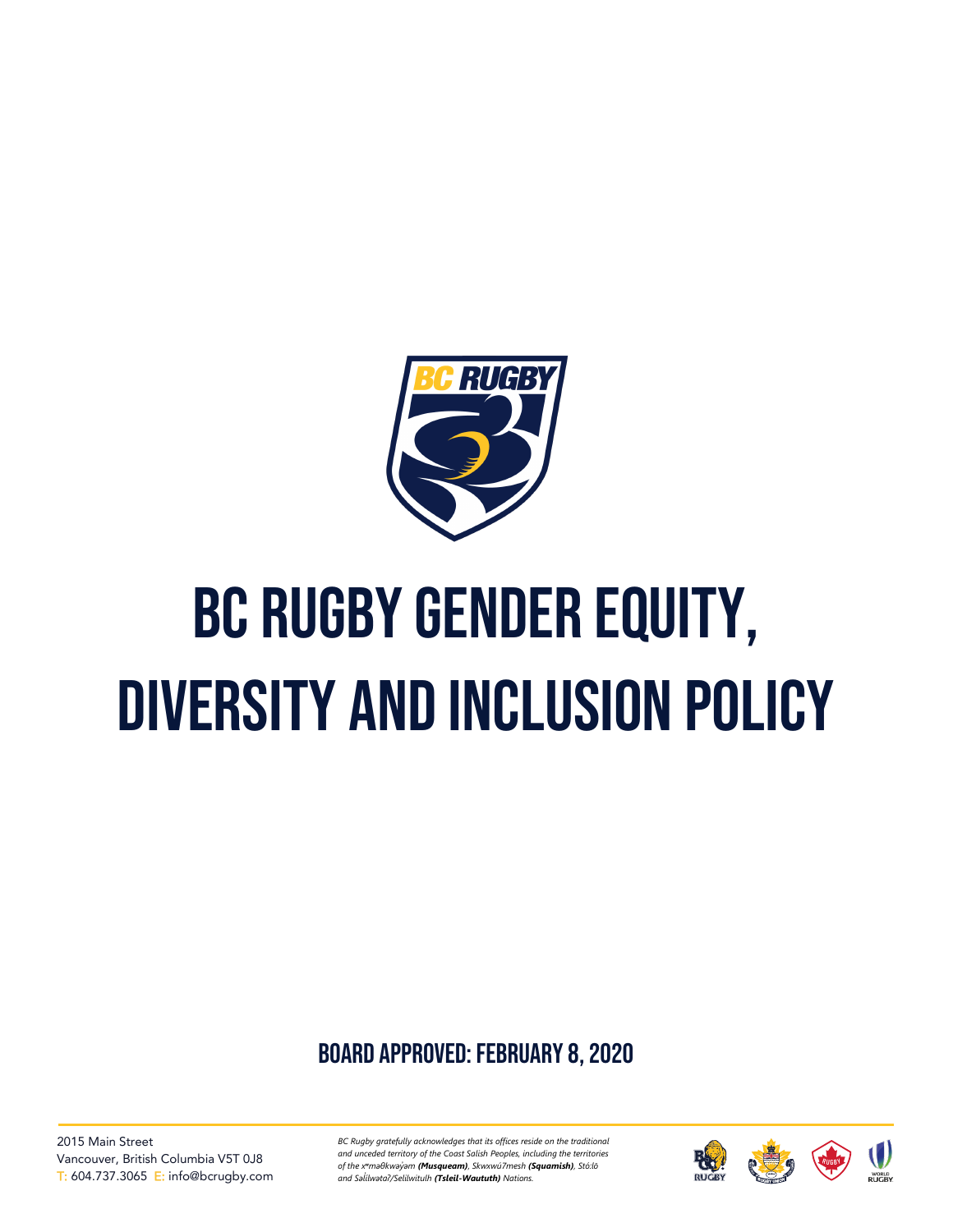

# **Contents**

- 1. [Background](#page-2-0)
- 2. [Policy Objective](#page-2-1)
- 3. [Definitions](#page-2-2)
- 4. [Policy Statement](#page-4-0)
- 5. [Policy Application](#page-4-1)
- 6. [Transgender Eligibility Guidelines](#page-5-0)
- 7. [Confidentiality](#page-5-1)
- 8. [Protection Against Harassment and Bullying](#page-5-2)
- 9. [Supporting Policies](#page-6-0)
- 10. [Review](#page-6-1)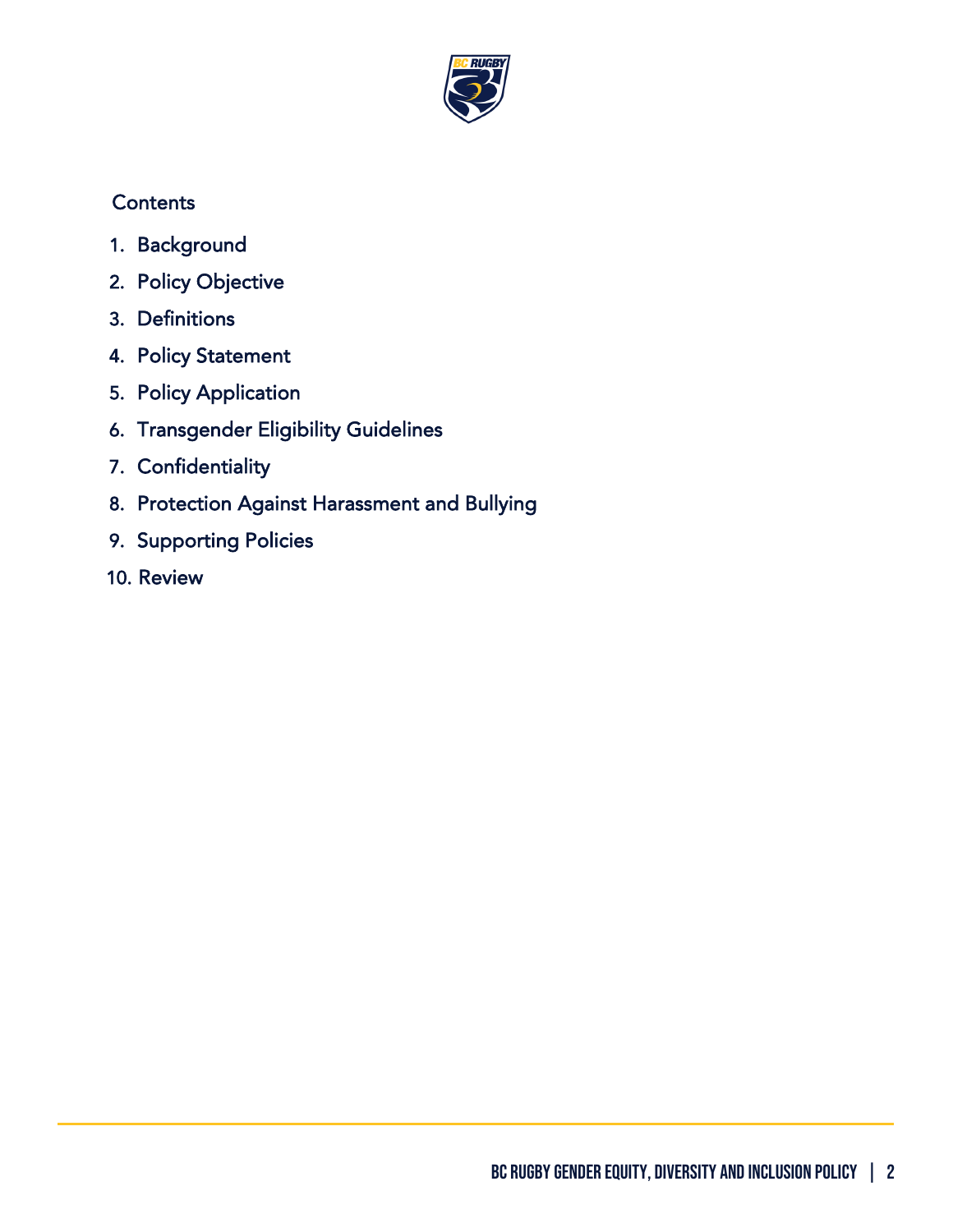

## <span id="page-2-0"></span>1. Background

1.1 British Columbia Rugby Union (BC Rugby) is an inclusive organization and welcomes full participation of all individuals in our programs and activities, irrespective of race, ancestry, place of origin, colour, ethnic origin, citizenship, creed, sex, sexual orientation, gender identity, gender expression, age, marital status, family status or disability.

1.2 BC Rugby will encourage participation in the sport of Rugby and will ensure that equity, diversity and inclusion are key considerations when developing, updating or delivering BC Rugby policies and programs.

# <span id="page-2-1"></span>2. Policy Objective

2.1 To ensure the fair and respectful inclusion of all persons in BC Rugby such that they feel a sense of belonging, their feelings are respected, they are valued for who they are, and they feel a level of supportive energy and commitment from others.

2.2 The policy supports members in meeting the requirements of the BC Human Rights Code.

2.3 The policy supports members in meeting the requirements of Bill C16, which lists 'gender identity' and 'gender expression' as grounds on which people are protected against unlawful discrimination.

## <span id="page-2-2"></span>3. Definitions

Bona Fide: Acting in good faith, without deception or fraud.

Cisgender: A term to describe a person whose gender identity corresponds with their birthassigned sex (e.g., someone whose gender identity is male and was assigned male at birth).

Gender: The socially constructed roles, behaviours, activities, and attributes that a society assigns to masculinity or femininity.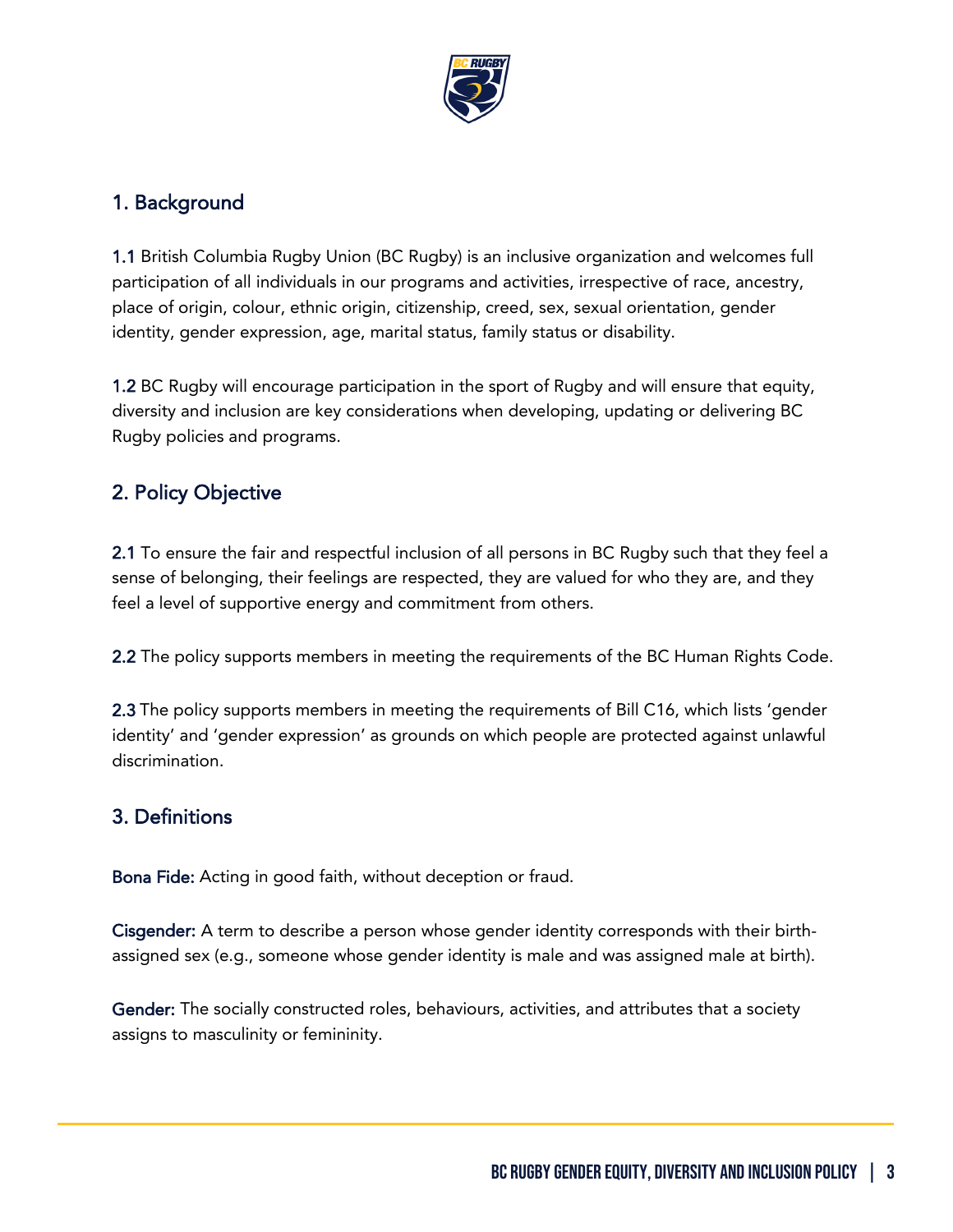

Gender Expression: The way an individual communicates their gender identity to others. This is done through behaviour, body language, voice, emphasis or de-emphasis of bodily characteristics, choice of clothing, hairstyle, and wearing cosmetics and/or accessories. The traits and behaviours associated with masculinity and femininity are culturally specific and change over time.

Gender Identity: A person's innermost sense of their own gender. This can include man, woman, both, neither or something else entirely. Gender also refers to a variety of social and behavioural characteristics (e.g., appearance, mannerisms). There are lots of words people may use to talk about their gender identity and expression.

Gender Reassignment: Medically-supervised program of treatment to transition a person's body to align with their gender identity through hormone therapy and/or surgery.

Intersex: Refers to a combination of features that distinguish male and female anatomy.

Man: Refers to an individual living as and identifying as a man on a full-time basis.

Participant: All and any person participating in and BC Rugby activity.

Sex: The classification of people as male, female or intersex. Sex is usually assigned at birth and is based on an assessment of a person's reproductive system, hormones, chromosomes, and other physical characteristics, most notably by external genitalia.

Trans: An umbrella term that describes people with diverse gender identities and gender expressions that do not conform to stereotypical ideas about what it means to be a girl/woman or boy/man in society. It includes but is not limited to people who identify as transgender, transsexual, or gender non-conforming (gender diverse or genderqueer) as well as those who dress as the opposite gender (e.g. cross-dressing).

Transgender Female: Someone who was assigned the male sex at birth, but whose gender identity is female.

Transgender Male: Someone who was assigned female sex at birth, but whose gender identity is male.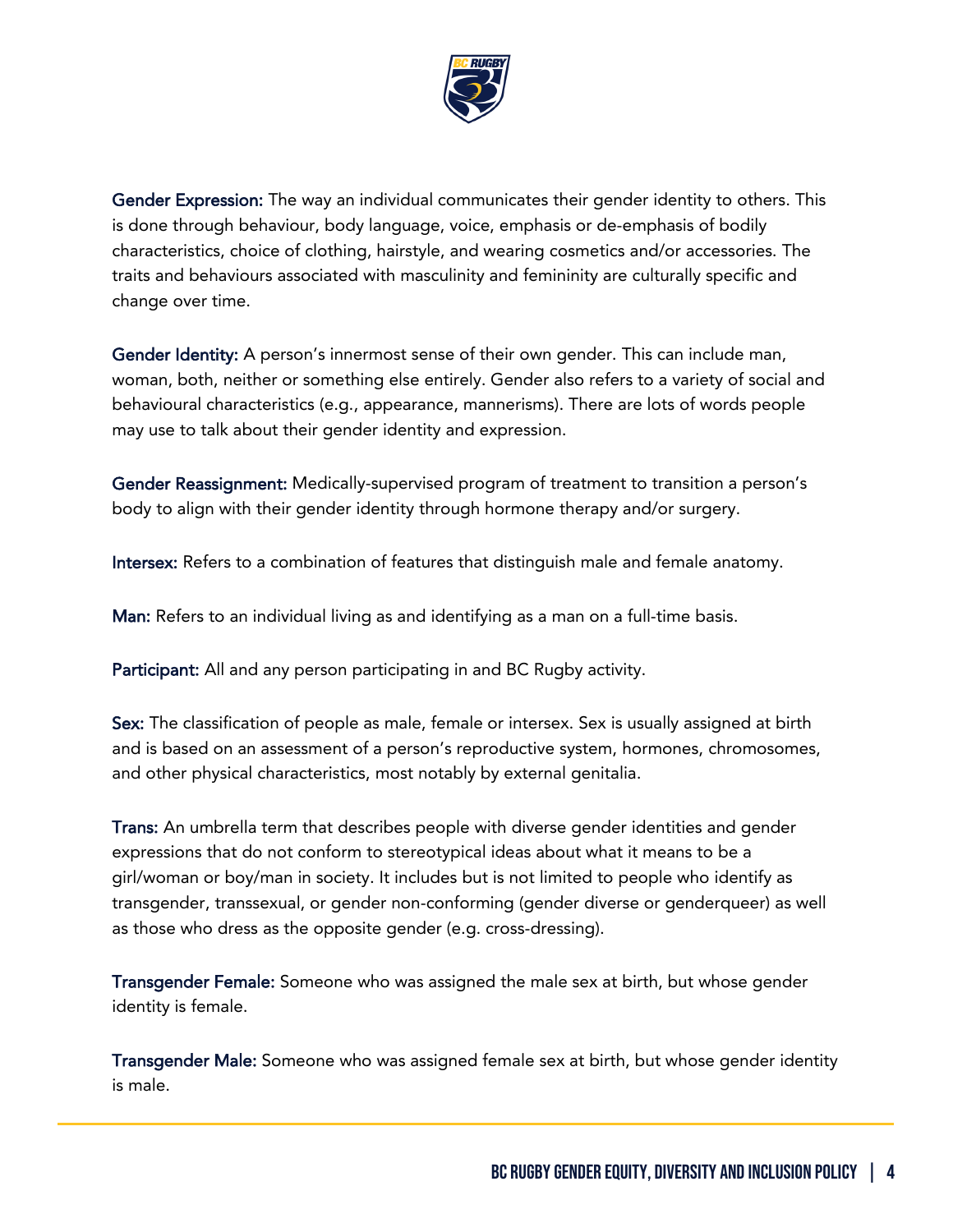

Two-Spirited: Someone who identifies as having both a masculine and feminine spirit and is used to describe their sexual, gender and/or spiritual identity.

Woman: Refers to an individual living as and identifying as a woman on a full-time basis.

#### <span id="page-4-0"></span>4. Policy Statement

4.1 No person will be treated less favorably than any other, on the grounds of any of the protected rights under the BC Human Rights Code.

4.2 BC Rugby wants to ensure that all participants have access to programming and facilities in which they feel comfortable and safe.

4.3 BC Rugby believes that all individuals deserve respectful and inclusive environments for participation that value the individual's gender identity and gender expression.

4.4 BC Rugby is committed to the inclusion of transgender individuals in all aspects and roles in BC Rugby.

4.5 BC Rugby aims to create an inclusive culture in rugby, free from discrimination, harassment, or victimization.

# <span id="page-4-1"></span>5. Policy Application

5.1 This policy applies to all BC Rugby owned and sanctioned events, competitions, programs and teams.

5.2 This policy applies to those who take part in all BC Rugby sanctioned games or events. It will also apply to players selected for provincial teams.

5.3 BC Rugby Voting and Associate Members should comply with, and adopt, this policy and accompanying guidance as a minimum standard.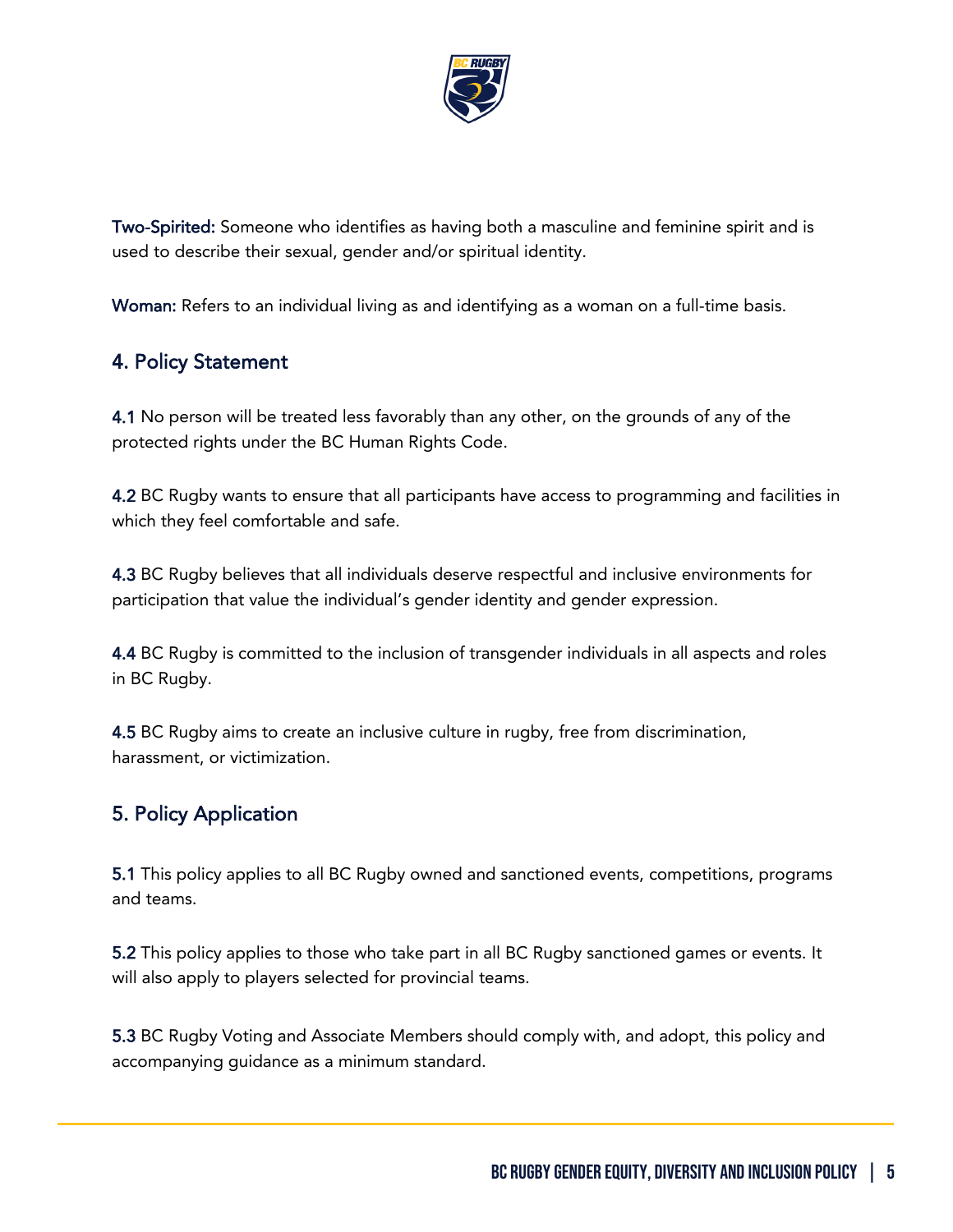

## <span id="page-5-0"></span>6. Transgender Eligibility Guidelines

6.1 At both recreational and competitive levels, any individual may participate in their expressed and identified gender category. An individual will, at the time of registration, identify their gender category for the playing season and may request a change in gender category at any time during the playing season, and such as request will be considered by BC Rugby.

6.2 Transgender players trying out competitively at the interprovincial, national, or international level will familiarize themselves with the transgender policy under which the particular competition or games will be governed. Where policies differ and transgender players feel their options are limited as a result, BC Rugby is committed to actively supporting them and working with any other governing body to come to a mutually acceptable solution.

6.3 Individuals are not required to disclose their trans identity or history to BC Rugby or any of BC Rugby's representatives (e.g. coaches, staff, directors, officials etc.).

6.4 All athletes must be aware that they may be subject to doping control testing pursuant to the Canadian Anti-Doping Program. Trans athletes undergoing gender reassignment are encouraged to contact the Canadian Centre for Ethics in Sport (CCES) to determine what procedures, if any, are required to obtain a Therapeutic Use Exemption (TUE).

## <span id="page-5-1"></span>7. Confidentiality

7.1 BC Rugby will not disclose to outside parties any documentation or information about an individual's gender identity and expression or sexual orientation.

#### <span id="page-5-2"></span>8. Protection Against Harassment & Bullying

8.1 BC Rugby recognizes the right of every individual to choose whether to be open about their gender identity and history or sexual orientation. To "out" someone without their permission is a form of harassment and a criminal offence.